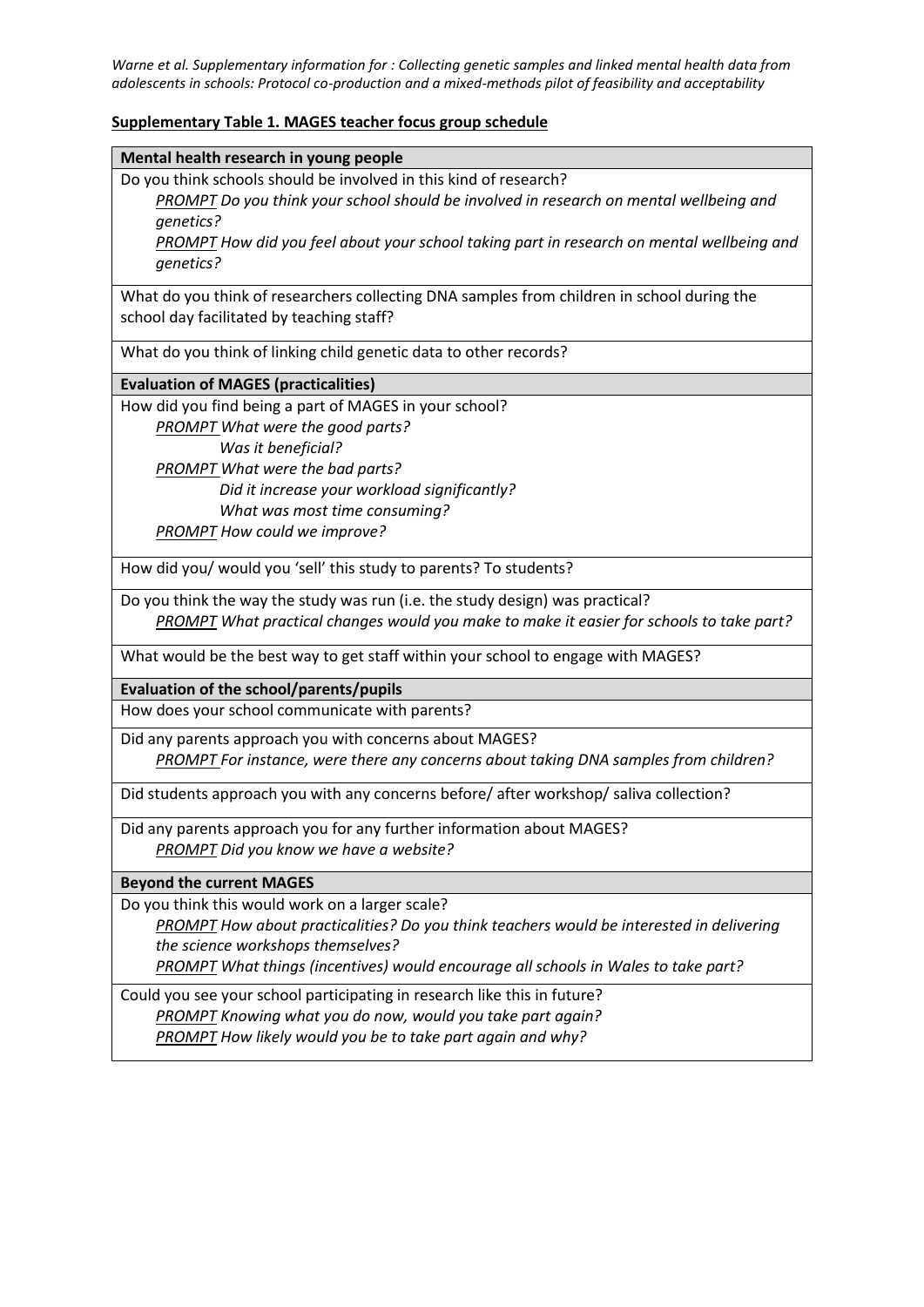Warne et al. Supplementary information for : Collecting genetic samples and linked mental health data from adolescents in schools: Protocol co-production and a mixed*methods pilot of feasibility and acceptability*

## **Supplementary Figure 1. Sticker chart used for student feedback following each science workshop**